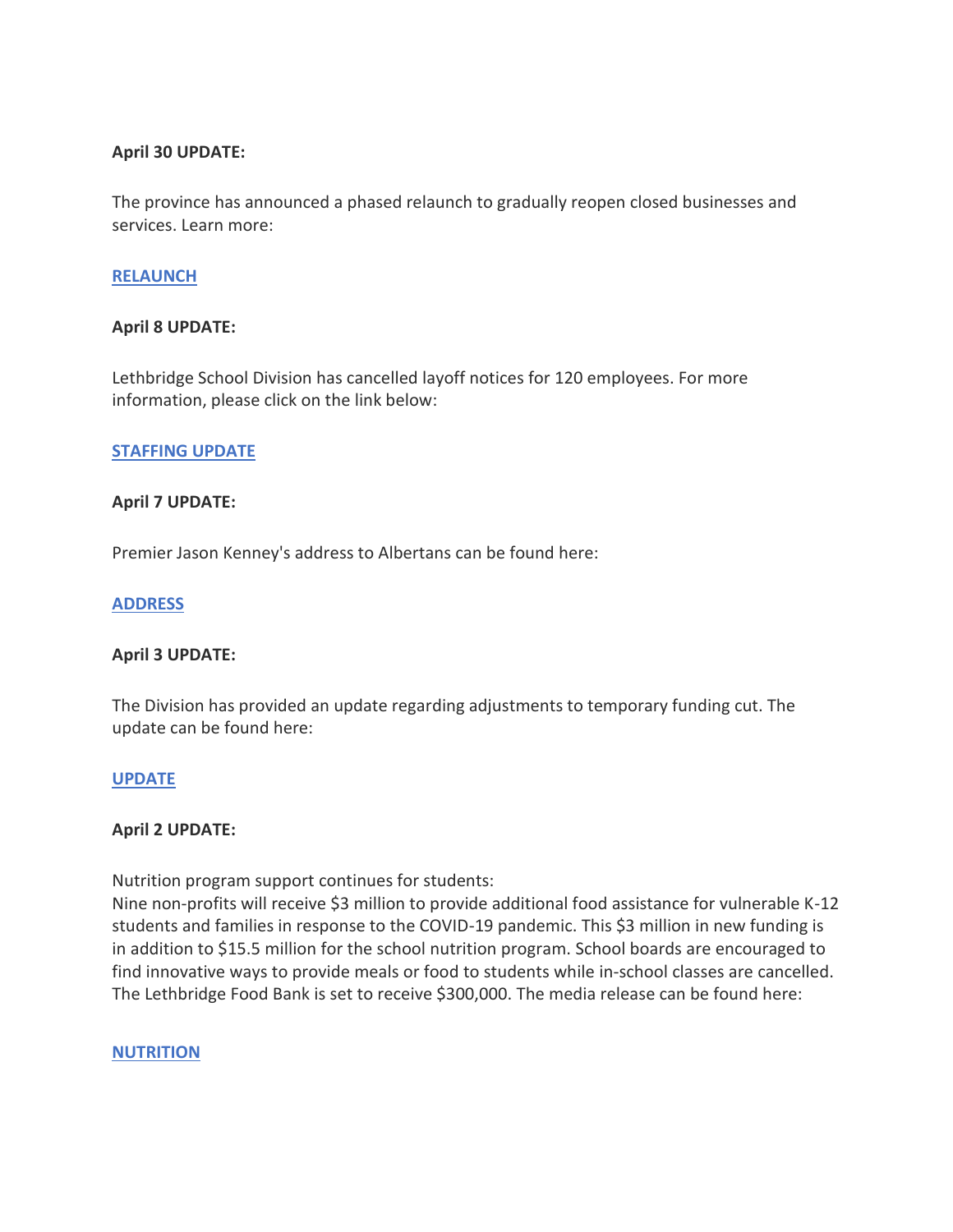# **April 1 UPDATE:**

Lethbridge School Division Superintendent Dr. Cheryl Gilmore has posted a video message in regards to student learning at home, and the temporary K-12 education funding adjustments:

# **[MESSAGE](https://www.lethsd.ab.ca/our-district/news/post/message-from-lethbridge-school-division-supt-dr-cheryl-gilmore)**

#### **March 30 UPDATE:**

Lethbridge School Division has responded to the Government of Alberta's Saturday announcement in regards to the temporary funding adjustment. The Division's media release can be found here:

# **[FUNDING](https://www.lethsd.ab.ca/our-district/news/post/lethbridge-school-division-responds-to-government-funding-adjustment)**

# **March 28 UPDATE:**

# **K-12 education funding temporarily adjusted to match cost**

With in-school classes cancelled indefinitly, funding for K-12 education is being temporarily adjusted to reflect the cost of at-home learning by students during the COVID-19 pandemic. This funding will be restored when in-person classes resume. The Government of Alberta media release can be found here:

#### **[MEDIA RELEASE](https://www.alberta.ca/release.cfm?xID=699465898F7E9-EA93-B067-439512D7916A21C2)**

#### **March 26 UPDATES:**

Lethbridge School Division Supt. Dr. Cheryl Gilmore has drafted a letter which includes information for parents regarding the delivery of educational programming for elementary, middle school and high school students:

#### **[EDUCATIONAL DELIVERY](http://www.lethsd.ab.ca/download/242911)**

#### **Safe Work Procedure - Handling Paper and Hand Hygiene**

The Division has developed a Safe Work Procedure for staff to follow in regards to handling paper that will be shared with others. The procedure can be found below:

#### **[SAFE WORK](http://www.lethsd.ab.ca/download/243022)**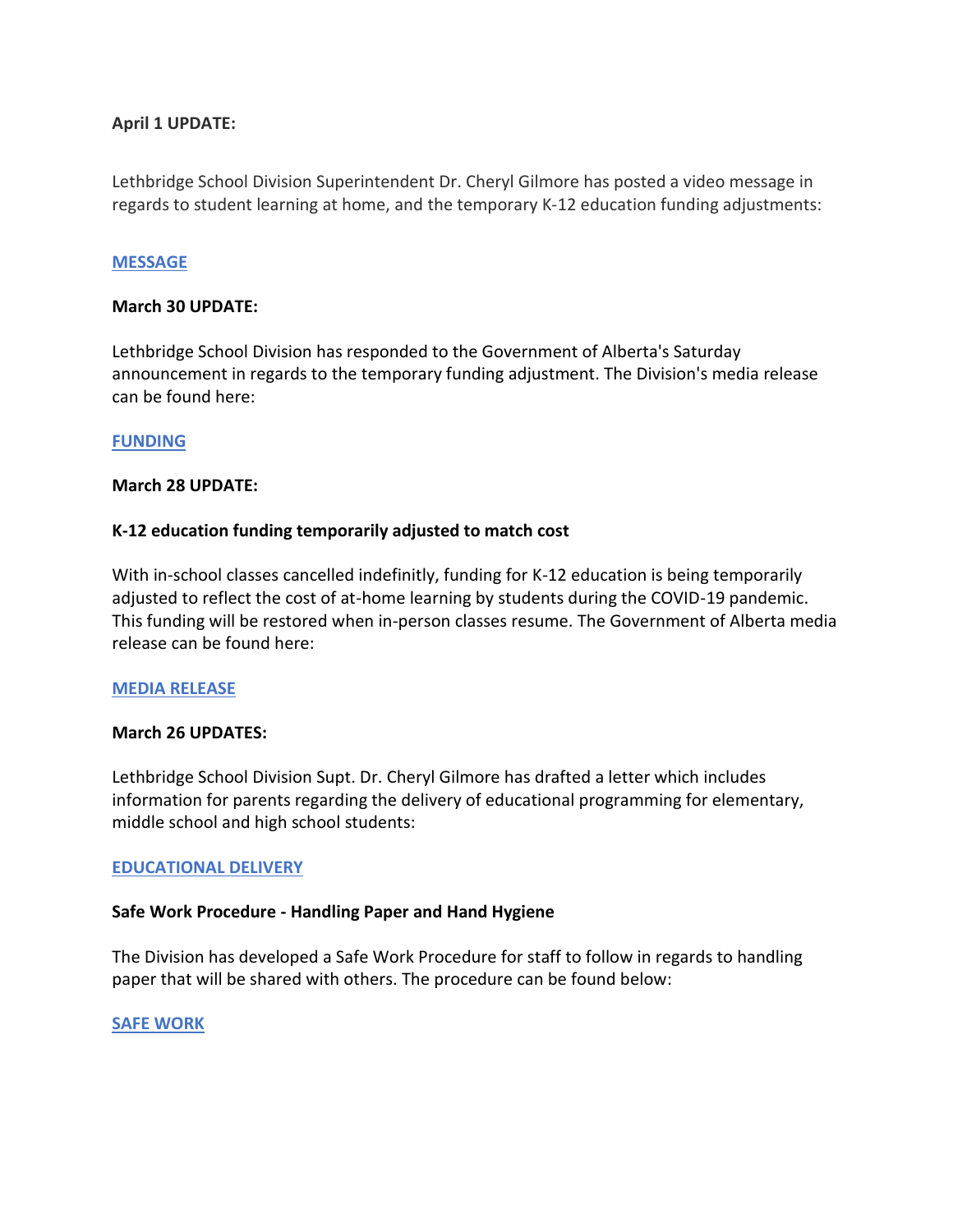# **March 21 UPDATE:**

Alberta Education has compiled a question-and-answer sheet, along with an open letter to parents, written by Education Minister Adriana LaGrange. The documents can be found below:

# **[Q AND A](http://www.lethsd.ab.ca/download/241426)**

# **[OPEN LETTER](http://www.lethsd.ab.ca/download/241423)**

# **March 20 UPDATE:**

Lethbridge School Division Superintendent Dr. Cheryl Gilmore has provided an update to parents, in regards to the delivery of learning for students at home. The letter can be found here: **[LETTER](http://www.lethsd.ab.ca/download/241039)**

# **March 18 UPDATE:**

Measures are in place to protect businesses, employers and employees from the economic disruption of COVID-19, including:

- Financial relief for businesses and employers
- Job-protected leave for employees
- Federal employment insurance benefits
- Business continuity planning resources
- Utility payment deferral

#### **[COVID-19 supports for employers and employees](https://www.alberta.ca/coronavirus-info-for-albertans.aspx)**

#### **March 17 UPDATE:**

Alberta declared a state of emergency under the Public Health Act. Learn more here: **[EMERGENCY](https://www.alberta.ca/release.cfm?xID=69828242A5FFC-D75A-C83E-690D8028C0C4E09F)**

#### **March 16 UPDATE:**

Lethbridge School Division has provided an update to parents in regards to Sunday's announcement that classes have been cancelled for students in Kindergarten to Grade 12. Alberta Education has let school jurisdictions know that the province will be developing and communicating a "base level of service" and school jurisdictions will navigate what the delivery looks like. For more details, please see this letter from Supt. Dr. Cheryl Gilmore: **[LETTER](http://www.lethsd.ab.ca/download/239562)**.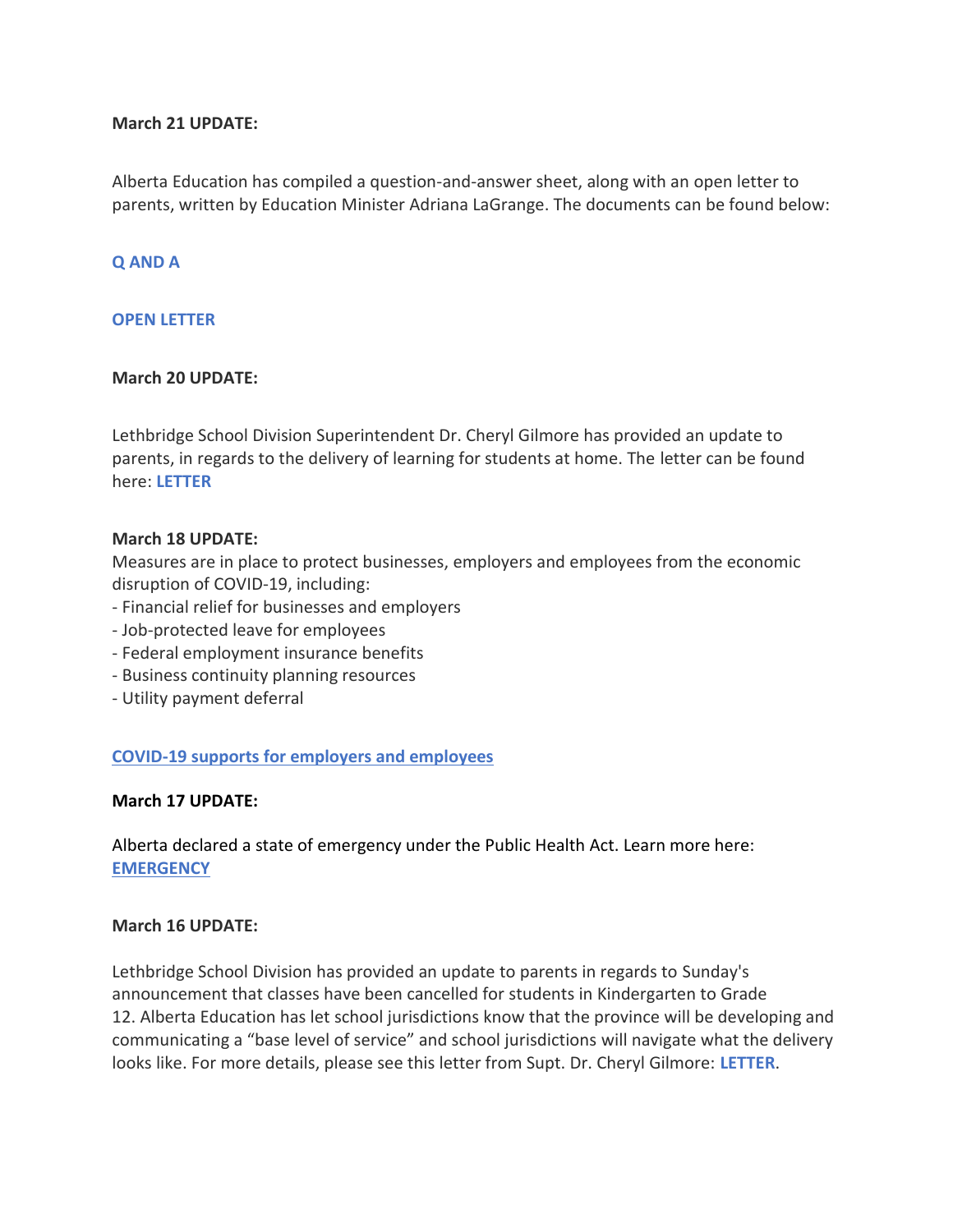# **Excerpt from Alberta's Chief Medical Officer of Health, Dr. Deena Hinshaw's March 16 statement:**

"Today is the first day of cancelled classes. I know this decision is going to impact parents for the days and weeks ahead, as you find child care solutions.

"To be clear, we did not close schools. Teachers and other school staff should continue to come to their schools to plan potential alternatives for students, particularly those in grade 12.

"Yesterday, we also announced that all licenced childcare facilities, out-of-school care programs and preschools were to close immediately.

"I know many parents are looking for child care arrangements, such as private child care providers. While they are able to remain open, these unlicensed day homes can only care for up to six children, not including their own, at any one time.

"These arrangements are not monitored by the province, and I encourage parents to seek out more information to make informed decisions.

"While grandparents and other seniors are a great help with child care, I would encourage limiting their exposure to children who have any signs of illness. Older Albertans are at an increased risk of having complications if they were to get COVID-19.

"Parents should also take precautions and limit the number of playdates to reduce the chances of community transfer. Parents should ensure that whether they are having friends or family care for their children, or they're attending a day home, handwashing facilities or hand sanitizer must be available to children and visitors who are encouraged to wash their hands frequently."

# **March 15 UPDATE:**

**As per Alberta Health Services:** Effective immediately:

- Student attendance at K to 12 schools is prohibited and in-person post-secondary classes are cancelled.

- All licensed child care facilities, out-of-school care programs and preschool programs are closed indefinitely.

Learn more here: **[AHS SCHOOLS](https://www.alberta.ca/coronavirus-info-for-albertans.aspx)**

# **Important notice:**

Please do not contact schools tomorrow regarding belongings or other learning needs, unless it is a medical emergency. Sometime on Monday, schools will communicate the process by which medical supplies can be picked up at the school. On Tuesday, individuals who are healthy (no symptoms of COVID-19), will have the opportunity to pick up personal and academically-related items. Schools will set up a schedule for parents/guardians to make this process as orderly as possible. Once Lethbridge School Division staff has had an opportunity to meet at the Division and school levels to determine the next steps regarding learning for your child and how it will be accessed, those steps will be communicated.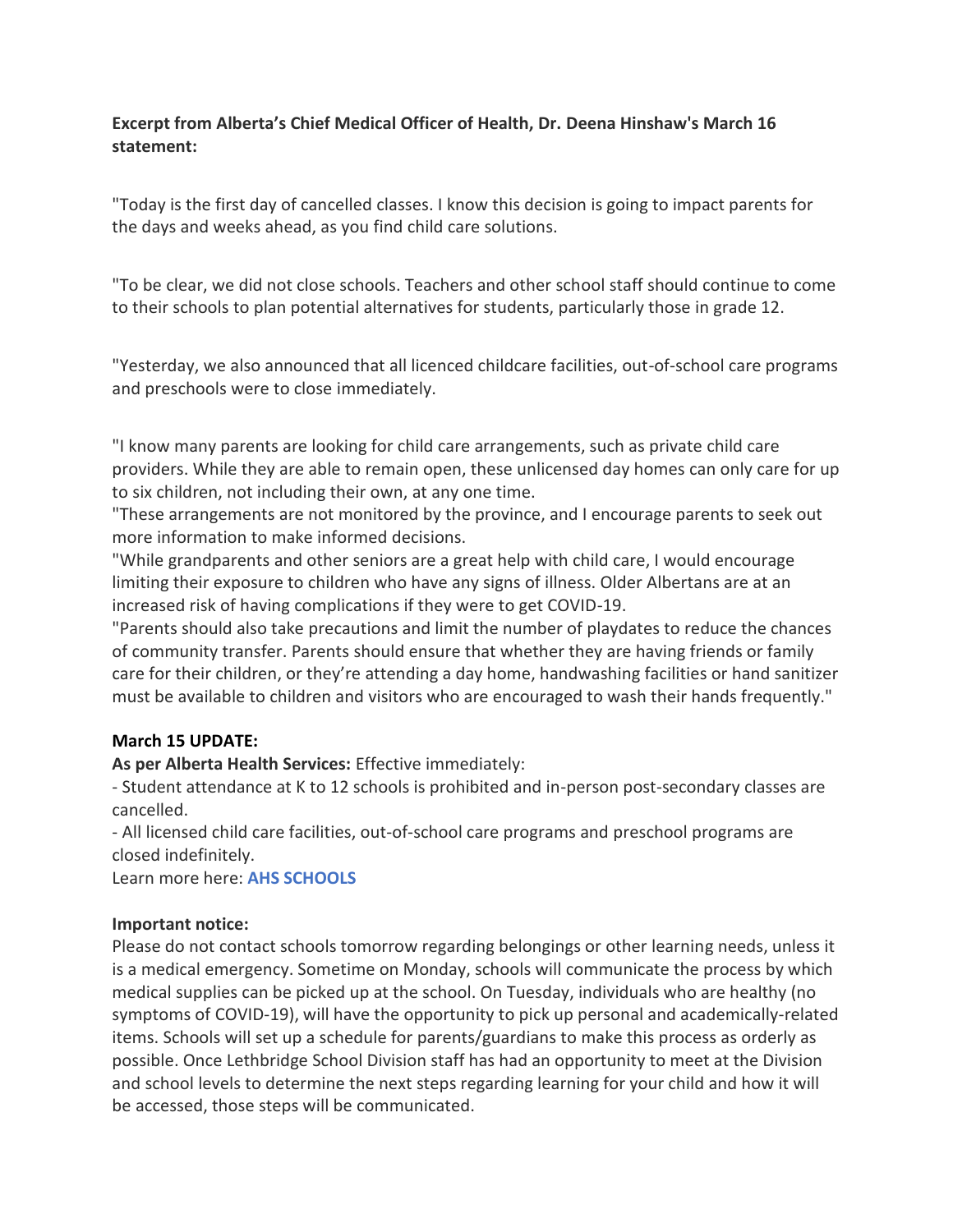An Assessment Guide for Parents has been created. This guide outlines how parents can help stop the spread of COVID-19. It also provides advice for school attendance. The document will be found here: **[GUIDE](http://www.lethsd.ab.ca/download/239096)**

The Division has also created a COVID-19 question and answer document. The document can be found here: **[Q AND A](http://www.lethsd.ab.ca/download/239136)**

A graphic which explains social distancing can be found here: **[SOCIAL](http://www.lethsd.ab.ca/download/239176)**

# **March 14 UPDATE:**

AHS has developed a simple online assessment tool to help you decide whether you need to call 811 to be tested for COVID-19. It'll guide you to answer questions about your symptoms and take you through steps to help determine whether you need testing. **[http://ahs.ca/covid](https://t.co/BdqfLt1Gu2?amp=1)**

AHS has also developed a guidelines for schools and child care programs guide, which can be found here: **[GUIDELINES](https://www.alberta.ca/assets/documents/covid19-alberta-guidance-for-schools-and-child-care-programs.pdf)**

# **March 13 UPDATE:**

Alberta's Chief Medical Officer of Health, Dr. Deena Hinshaw issued the following statement for Albertans on March 13:

"I now want to talk about schools. I know that many parents and teachers are worried about the risk of COVID in schools. We have seen other provinces and countries close schools as a preventive measure. What is important to know is that school closures are not universally agreed on as an effective intervention to prevent spread. In some other provinces that have chosen to close schools, they have not taken the other aggressive measures we announced yesterday.

It should be noted that the World Health Organization does not recommend school closure as the only way to prevent spread in the age group of young children. Instead, they also offer a safe schools checklist which describes the ways that school environments can be kept as safe as possible for students, teachers and staff.

Given the current situation in Alberta, the fact that any school closure would need to be in place for months, not weeks to be effective, and the fact that students may still be at risk of spreading infection in other settings besides schools, I have advised that school closures not be implemented at this time.

To be clear, schools, daycares and post-secondary institutions can remain open. But steps should be taken to ensure that no more than 250 individuals are in the same room at any given time. This includes limiting whole school activities, and canceling sporting events or after school activities where necessary.

Tomorrow, I will be talking to school authorities to walk them through guidance documents and provide information directly to answer their questions."